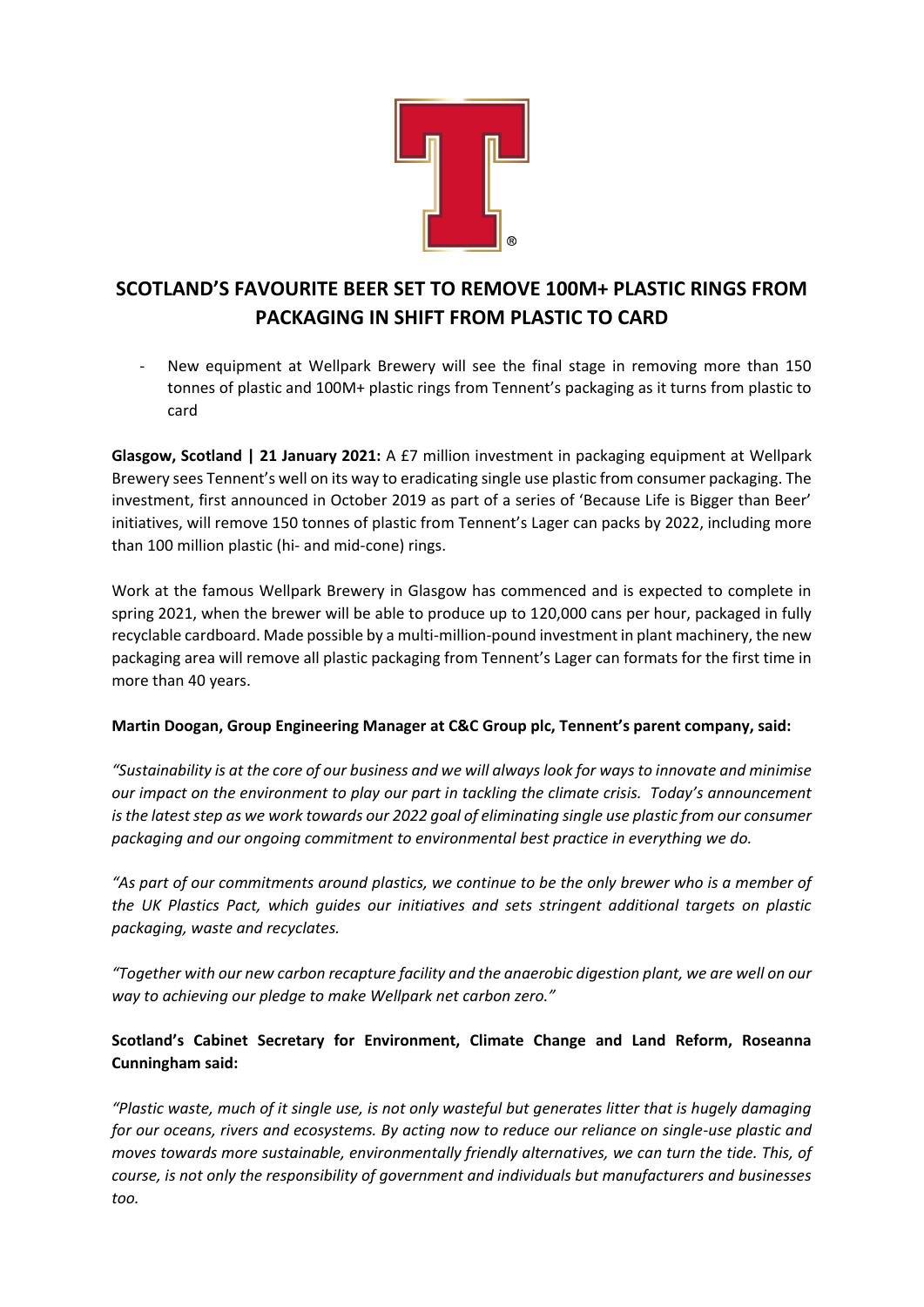*"That is why I very much welcome this investment by Tennent Caledonian and their continued efforts as part of the UK Plastics Pact. By taking action which supports the environment, such as switching from single use plastics and taking steps to becoming carbon neutral, businesses can help build a more circular economy."*

## **Terry A'Hearn, Chief Executive Officer at Scottish Environment Protection Agency (SEPA), said:**

*"Across the world, corporates, communities and consumers are clear on the need for urgent climate action. In Scotland, iconic brands like Tennent's are transforming their business models to grasp this climate of opportunity and show bold leadership towards one planet prosperity.*

*"In addition to a series of sustainability investments at Wellpark Brewery, as Scotland's Environment Protection Agency, we warmly welcome this latest boost to circularity as the eyes of the world will be on Glasgow at the UN Climate Change Conference (COP26)"*

## **Iain Gulland, Chief Executive of Zero Waste Scotland said:**

*"The time for responsible consumption of our Earth's natural resources is now. Currently, a lot of energy goes into making products only for them to be thrown out after just one use. This not only drives up emissions but also affects other environmental factors, such as water scarcity and land use.* 

*"With COP26 coming up later this year, Scottish businesses, like Tennent's, can be champions for a greener, fairer economy by improving the circularity of their products. If materials can't be removed, brands can make sure their customers can reuse or, as a last resort, recycle their products locally."*

**-Ends-**

#### **For more information, please contact:**

Aimée Higgins Tel: 07757672196 Email: [aimee.higgins@candcgroup.com](mailto:aimee.higgins@candcgroup.com)

George Kyle Tel: 07808096378 Email: [George.kyle@tennents.com](mailto:George.kyle@tennents.com)

#### **Media Enquiries:**

#### **UK: Novella Communications**

Tim Robertson Tel: +44 203 151 7008 Email: [TimR@novella-comms.com](mailto:TimR@novella-comms.com)

#### **Ireland: FTI Consulting**

Jonathan Neilan / Paddy Berkery / Aline Oliveira Tel: +353 86 231 4135 / +353 86 602 5988 / +353 83 833 1644 Email: [CandCGroup@fticonsulting.com](mailto:CandCGroup@fticonsulting.com)